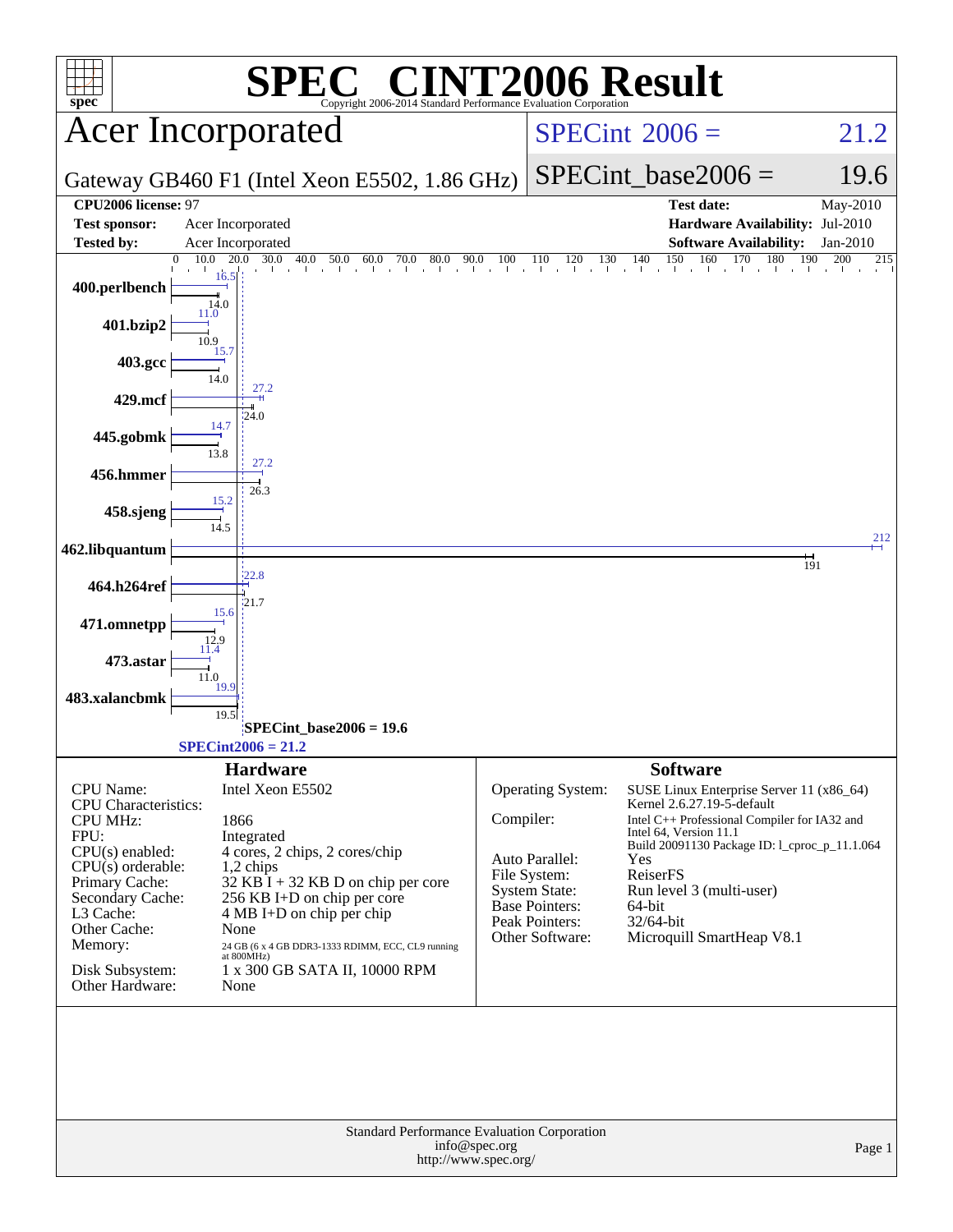

# **[SPEC CINT2006 Result](http://www.spec.org/auto/cpu2006/Docs/result-fields.html#SPECCINT2006Result)**

# Acer Incorporated

## $SPECint2006 = 21.2$  $SPECint2006 = 21.2$

Gateway GB460 F1 (Intel Xeon E5502, 1.86 GHz)

 $SPECTnt\_base2006 = 19.6$ 

**[CPU2006 license:](http://www.spec.org/auto/cpu2006/Docs/result-fields.html#CPU2006license)** 97 **[Test date:](http://www.spec.org/auto/cpu2006/Docs/result-fields.html#Testdate)** May-2010 **[Test sponsor:](http://www.spec.org/auto/cpu2006/Docs/result-fields.html#Testsponsor)** Acer Incorporated **[Hardware Availability:](http://www.spec.org/auto/cpu2006/Docs/result-fields.html#HardwareAvailability)** Jul-2010 **[Tested by:](http://www.spec.org/auto/cpu2006/Docs/result-fields.html#Testedby)** Acer Incorporated **[Software Availability:](http://www.spec.org/auto/cpu2006/Docs/result-fields.html#SoftwareAvailability)** Jan-2010

### **[Results Table](http://www.spec.org/auto/cpu2006/Docs/result-fields.html#ResultsTable)**

|                    |                |              | <b>Base</b>                                                                                             |       |                |       |                |              |                | <b>Peak</b>  |                |              |
|--------------------|----------------|--------------|---------------------------------------------------------------------------------------------------------|-------|----------------|-------|----------------|--------------|----------------|--------------|----------------|--------------|
| <b>Benchmark</b>   | <b>Seconds</b> | <b>Ratio</b> | <b>Seconds</b>                                                                                          | Ratio | <b>Seconds</b> | Ratio | <b>Seconds</b> | <b>Ratio</b> | <b>Seconds</b> | <b>Ratio</b> | <b>Seconds</b> | <b>Ratio</b> |
| $ 400$ .perlbench  | 722            | 13.5         | 692                                                                                                     | 14.1  | 698            | 14.0  | 592            | 16.5         | 593            | 16.5         | 594            | 16.5         |
| 401.bzip2          | 883            | 10.9         | 884                                                                                                     | 10.9  | 884            | 10.9  | 881            | <b>11.0</b>  | 886            | 10.9         | 878            | 11.0         |
| $403.\mathrm{gcc}$ | 575            | 14.0         | 576                                                                                                     | 14.0  | 576            | 14.0  | 513            | 15.7         | 513            | 15.7         | <u>513</u>     | 15.7         |
| $429$ .mcf         | 381            | 23.9         | 381                                                                                                     | 24.0  | 376            | 24.3  | 334            | 27.3         | 335            | 27.2         | 347            | 26.3         |
| $445$ .gobmk       | 759            | 13.8         | 760                                                                                                     | 13.8  | 759            | 13.8  | 713            | 14.7         | 713            | 14.7         | 716            | 14.7         |
| $ 456.$ hmmer      | 353            | 26.4         | 355                                                                                                     | 26.3  | 356            | 26.2  | 344            | 27.2         | 344            | 27.2         | 344            | 27.2         |
| $458$ .sjeng       | 832            | 14.5         | 831                                                                                                     | 14.6  | 833            | 14.5  | 797            | 15.2         | 795            | 15.2         | 795            | 15.2         |
| 462.libquantum     | 110            | 189          | 108                                                                                                     | 191   | 108            | 191   | 97.8           | 212          | 97.8           | 212          | 99.2           | 209          |
| 464.h264ref        | 1018           | 21.7         | 1019                                                                                                    | 21.7  | 1018           | 21.7  | 969            | 22.8         | 970            | 22.8         | 970            | 22.8         |
| $ 471$ .omnetpp    | 484            | 12.9         | 482                                                                                                     | 13.0  | 484            | 12.9  | 400            | 15.6         | 400            | 15.6         | 400            | 15.6         |
| $473$ . astar      | 636            | 11.0         | 643                                                                                                     | 10.9  | 638            | 11.0  | 617            | 11.4         | 618            | 11.4         | 617            | 11.4         |
| 483.xalancbmk      | 353            | 19.5         | 351                                                                                                     | 19.6  | 354            | 19.5  | 346            | 19.9         | 346            | <u>19.9</u>  | 354            | 19.5         |
|                    |                |              | Doculte appear in the order in which they were run. Rold underlined text indicates a modian measurement |       |                |       |                |              |                |              |                |              |

Results appear in the [order in which they were run.](http://www.spec.org/auto/cpu2006/Docs/result-fields.html#RunOrder) Bold underlined text [indicates a median measurement.](http://www.spec.org/auto/cpu2006/Docs/result-fields.html#Median)

### **[Operating System Notes](http://www.spec.org/auto/cpu2006/Docs/result-fields.html#OperatingSystemNotes)**

 'ulimit -s unlimited' was used to set the stack size to unlimited prior to run OMP\_NUM\_THREADS set to number of cores KMP\_AFFINITY set to granularity=fine,scatter

### **[Platform Notes](http://www.spec.org/auto/cpu2006/Docs/result-fields.html#PlatformNotes)**

 Fan speed set to full Speed (ie. Enterprise Blade mode) with Smart Blade Console through CMM (Chassis Management Module)

### **[General Notes](http://www.spec.org/auto/cpu2006/Docs/result-fields.html#GeneralNotes)**

Binaries were compiled on SLES 10 with Binutils 2.18.50.0.7.20080502

 The Acer AB460 F1, and Gateway GB460 F1 are electronically equivalent. This result was measured on Gateway GB460 F1.

## **[Base Compiler Invocation](http://www.spec.org/auto/cpu2006/Docs/result-fields.html#BaseCompilerInvocation)**

[C benchmarks](http://www.spec.org/auto/cpu2006/Docs/result-fields.html#Cbenchmarks): [icc -m64](http://www.spec.org/cpu2006/results/res2010q3/cpu2006-20100608-11639.flags.html#user_CCbase_intel_icc_64bit_f346026e86af2a669e726fe758c88044)

[C++ benchmarks:](http://www.spec.org/auto/cpu2006/Docs/result-fields.html#CXXbenchmarks) [icpc -m64](http://www.spec.org/cpu2006/results/res2010q3/cpu2006-20100608-11639.flags.html#user_CXXbase_intel_icpc_64bit_fc66a5337ce925472a5c54ad6a0de310)

> Standard Performance Evaluation Corporation [info@spec.org](mailto:info@spec.org) <http://www.spec.org/>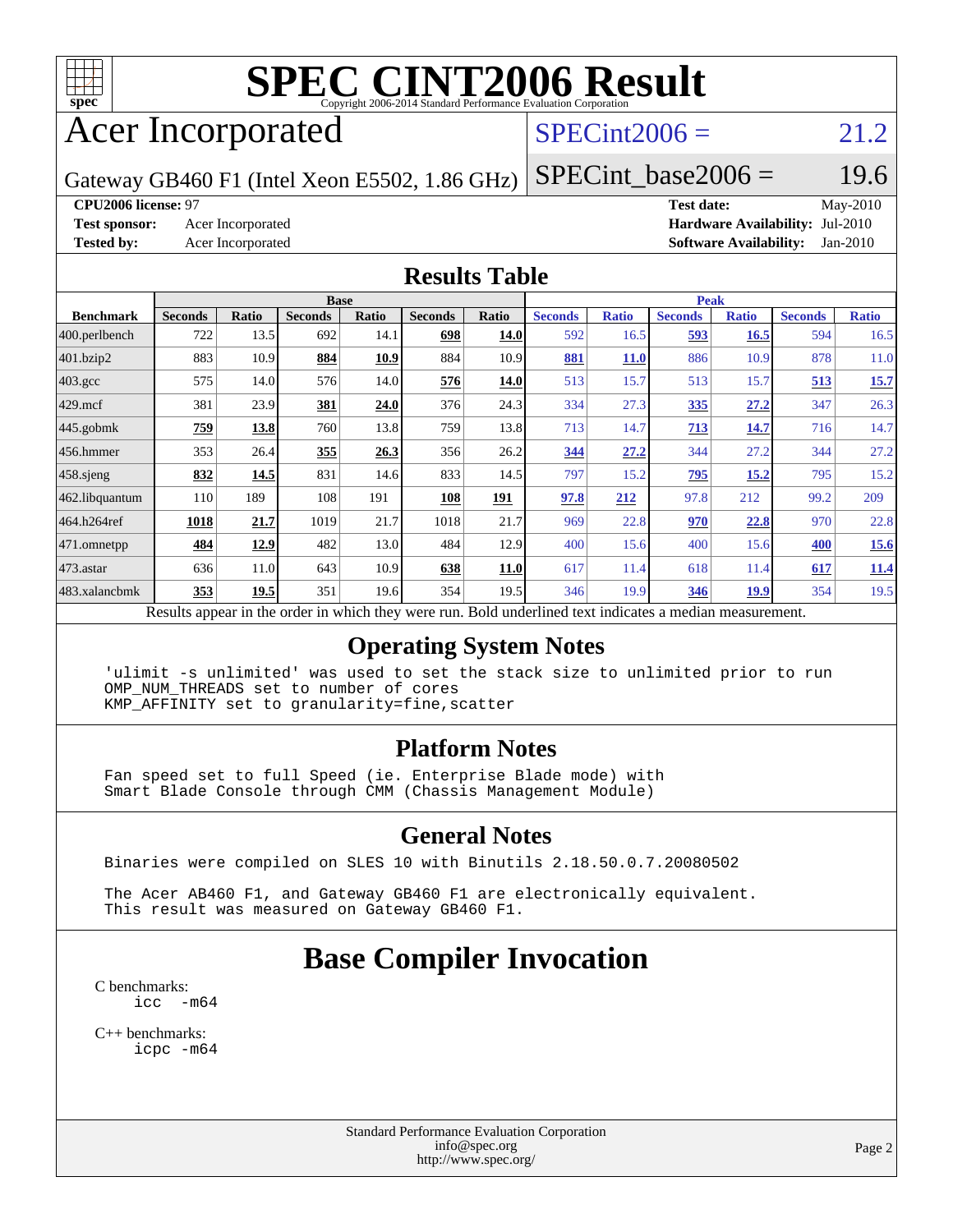

# **[SPEC CINT2006 Result](http://www.spec.org/auto/cpu2006/Docs/result-fields.html#SPECCINT2006Result)**

# Acer Incorporated

 $SPECint2006 = 21.2$  $SPECint2006 = 21.2$ 

Gateway GB460 F1 (Intel Xeon E5502, 1.86 GHz) SPECint base2006 =  $19.6$ 

**[CPU2006 license:](http://www.spec.org/auto/cpu2006/Docs/result-fields.html#CPU2006license)** 97 **[Test date:](http://www.spec.org/auto/cpu2006/Docs/result-fields.html#Testdate)** May-2010 **[Test sponsor:](http://www.spec.org/auto/cpu2006/Docs/result-fields.html#Testsponsor)** Acer Incorporated **[Hardware Availability:](http://www.spec.org/auto/cpu2006/Docs/result-fields.html#HardwareAvailability)** Jul-2010 **[Tested by:](http://www.spec.org/auto/cpu2006/Docs/result-fields.html#Testedby)** Acer Incorporated **[Software Availability:](http://www.spec.org/auto/cpu2006/Docs/result-fields.html#SoftwareAvailability)** Jan-2010

### **[Base Portability Flags](http://www.spec.org/auto/cpu2006/Docs/result-fields.html#BasePortabilityFlags)**

 400.perlbench: [-DSPEC\\_CPU\\_LP64](http://www.spec.org/cpu2006/results/res2010q3/cpu2006-20100608-11639.flags.html#b400.perlbench_basePORTABILITY_DSPEC_CPU_LP64) [-DSPEC\\_CPU\\_LINUX\\_X64](http://www.spec.org/cpu2006/results/res2010q3/cpu2006-20100608-11639.flags.html#b400.perlbench_baseCPORTABILITY_DSPEC_CPU_LINUX_X64) 401.bzip2: [-DSPEC\\_CPU\\_LP64](http://www.spec.org/cpu2006/results/res2010q3/cpu2006-20100608-11639.flags.html#suite_basePORTABILITY401_bzip2_DSPEC_CPU_LP64) 403.gcc: [-DSPEC\\_CPU\\_LP64](http://www.spec.org/cpu2006/results/res2010q3/cpu2006-20100608-11639.flags.html#suite_basePORTABILITY403_gcc_DSPEC_CPU_LP64) 429.mcf: [-DSPEC\\_CPU\\_LP64](http://www.spec.org/cpu2006/results/res2010q3/cpu2006-20100608-11639.flags.html#suite_basePORTABILITY429_mcf_DSPEC_CPU_LP64) 445.gobmk: [-DSPEC\\_CPU\\_LP64](http://www.spec.org/cpu2006/results/res2010q3/cpu2006-20100608-11639.flags.html#suite_basePORTABILITY445_gobmk_DSPEC_CPU_LP64) 456.hmmer: [-DSPEC\\_CPU\\_LP64](http://www.spec.org/cpu2006/results/res2010q3/cpu2006-20100608-11639.flags.html#suite_basePORTABILITY456_hmmer_DSPEC_CPU_LP64) 458.sjeng: [-DSPEC\\_CPU\\_LP64](http://www.spec.org/cpu2006/results/res2010q3/cpu2006-20100608-11639.flags.html#suite_basePORTABILITY458_sjeng_DSPEC_CPU_LP64) 462.libquantum: [-DSPEC\\_CPU\\_LP64](http://www.spec.org/cpu2006/results/res2010q3/cpu2006-20100608-11639.flags.html#suite_basePORTABILITY462_libquantum_DSPEC_CPU_LP64) [-DSPEC\\_CPU\\_LINUX](http://www.spec.org/cpu2006/results/res2010q3/cpu2006-20100608-11639.flags.html#b462.libquantum_baseCPORTABILITY_DSPEC_CPU_LINUX) 464.h264ref: [-DSPEC\\_CPU\\_LP64](http://www.spec.org/cpu2006/results/res2010q3/cpu2006-20100608-11639.flags.html#suite_basePORTABILITY464_h264ref_DSPEC_CPU_LP64) 471.omnetpp: [-DSPEC\\_CPU\\_LP64](http://www.spec.org/cpu2006/results/res2010q3/cpu2006-20100608-11639.flags.html#suite_basePORTABILITY471_omnetpp_DSPEC_CPU_LP64) 473.astar: [-DSPEC\\_CPU\\_LP64](http://www.spec.org/cpu2006/results/res2010q3/cpu2006-20100608-11639.flags.html#suite_basePORTABILITY473_astar_DSPEC_CPU_LP64) 483.xalancbmk: [-DSPEC\\_CPU\\_LP64](http://www.spec.org/cpu2006/results/res2010q3/cpu2006-20100608-11639.flags.html#suite_basePORTABILITY483_xalancbmk_DSPEC_CPU_LP64) [-DSPEC\\_CPU\\_LINUX](http://www.spec.org/cpu2006/results/res2010q3/cpu2006-20100608-11639.flags.html#b483.xalancbmk_baseCXXPORTABILITY_DSPEC_CPU_LINUX)

### **[Base Optimization Flags](http://www.spec.org/auto/cpu2006/Docs/result-fields.html#BaseOptimizationFlags)**

[C benchmarks](http://www.spec.org/auto/cpu2006/Docs/result-fields.html#Cbenchmarks):

[-xSSE4.2](http://www.spec.org/cpu2006/results/res2010q3/cpu2006-20100608-11639.flags.html#user_CCbase_f-xSSE42_f91528193cf0b216347adb8b939d4107) [-ipo](http://www.spec.org/cpu2006/results/res2010q3/cpu2006-20100608-11639.flags.html#user_CCbase_f-ipo) [-O3](http://www.spec.org/cpu2006/results/res2010q3/cpu2006-20100608-11639.flags.html#user_CCbase_f-O3) [-no-prec-div](http://www.spec.org/cpu2006/results/res2010q3/cpu2006-20100608-11639.flags.html#user_CCbase_f-no-prec-div) [-static](http://www.spec.org/cpu2006/results/res2010q3/cpu2006-20100608-11639.flags.html#user_CCbase_f-static) [-parallel](http://www.spec.org/cpu2006/results/res2010q3/cpu2006-20100608-11639.flags.html#user_CCbase_f-parallel) [-opt-prefetch](http://www.spec.org/cpu2006/results/res2010q3/cpu2006-20100608-11639.flags.html#user_CCbase_f-opt-prefetch)

[C++ benchmarks:](http://www.spec.org/auto/cpu2006/Docs/result-fields.html#CXXbenchmarks)

```
-xSSE4.2 -ipo -O3 -no-prec-div -opt-prefetch -Wl,-z,muldefs
-L/home/cmplr/usr3/alrahate/cpu2006.1.1.ic11.1/libic11.1-64bit -lsmartheap64
```
### **[Base Other Flags](http://www.spec.org/auto/cpu2006/Docs/result-fields.html#BaseOtherFlags)**

[C benchmarks](http://www.spec.org/auto/cpu2006/Docs/result-fields.html#Cbenchmarks):

403.gcc: [-Dalloca=\\_alloca](http://www.spec.org/cpu2006/results/res2010q3/cpu2006-20100608-11639.flags.html#b403.gcc_baseEXTRA_CFLAGS_Dalloca_be3056838c12de2578596ca5467af7f3)

## **[Peak Compiler Invocation](http://www.spec.org/auto/cpu2006/Docs/result-fields.html#PeakCompilerInvocation)**

[C benchmarks \(except as noted below\)](http://www.spec.org/auto/cpu2006/Docs/result-fields.html#Cbenchmarksexceptasnotedbelow):

icc  $-m64$ 

400.perlbench: [icc -m32](http://www.spec.org/cpu2006/results/res2010q3/cpu2006-20100608-11639.flags.html#user_peakCCLD400_perlbench_intel_icc_32bit_a6a621f8d50482236b970c6ac5f55f93)

429.mcf: [icc -m32](http://www.spec.org/cpu2006/results/res2010q3/cpu2006-20100608-11639.flags.html#user_peakCCLD429_mcf_intel_icc_32bit_a6a621f8d50482236b970c6ac5f55f93)

445.gobmk: [icc -m32](http://www.spec.org/cpu2006/results/res2010q3/cpu2006-20100608-11639.flags.html#user_peakCCLD445_gobmk_intel_icc_32bit_a6a621f8d50482236b970c6ac5f55f93)

464.h264ref: [icc -m32](http://www.spec.org/cpu2006/results/res2010q3/cpu2006-20100608-11639.flags.html#user_peakCCLD464_h264ref_intel_icc_32bit_a6a621f8d50482236b970c6ac5f55f93)

[C++ benchmarks \(except as noted below\):](http://www.spec.org/auto/cpu2006/Docs/result-fields.html#CXXbenchmarksexceptasnotedbelow) [icpc -m32](http://www.spec.org/cpu2006/results/res2010q3/cpu2006-20100608-11639.flags.html#user_CXXpeak_intel_icpc_32bit_4e5a5ef1a53fd332b3c49e69c3330699)

Continued on next page

Standard Performance Evaluation Corporation [info@spec.org](mailto:info@spec.org) <http://www.spec.org/>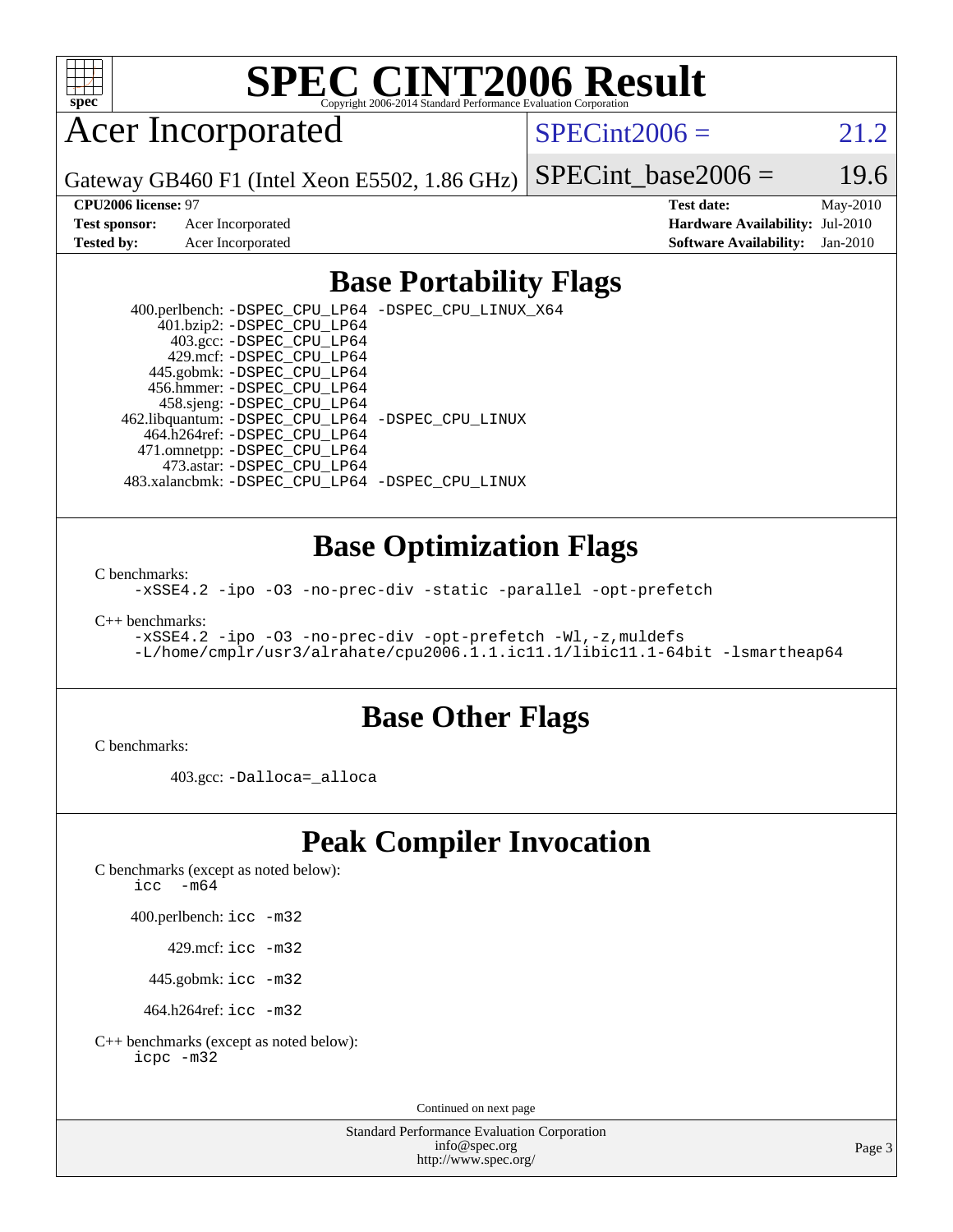

# **[SPEC CINT2006 Result](http://www.spec.org/auto/cpu2006/Docs/result-fields.html#SPECCINT2006Result)**

Acer Incorporated

 $SPECint2006 = 21.2$  $SPECint2006 = 21.2$ 

Gateway GB460 F1 (Intel Xeon E5502, 1.86 GHz)

SPECint base2006 =  $19.6$ 

**[Test sponsor:](http://www.spec.org/auto/cpu2006/Docs/result-fields.html#Testsponsor)** Acer Incorporated **[Hardware Availability:](http://www.spec.org/auto/cpu2006/Docs/result-fields.html#HardwareAvailability)** Jul-2010

**[CPU2006 license:](http://www.spec.org/auto/cpu2006/Docs/result-fields.html#CPU2006license)** 97 **[Test date:](http://www.spec.org/auto/cpu2006/Docs/result-fields.html#Testdate)** May-2010 **[Tested by:](http://www.spec.org/auto/cpu2006/Docs/result-fields.html#Testedby)** Acer Incorporated **[Software Availability:](http://www.spec.org/auto/cpu2006/Docs/result-fields.html#SoftwareAvailability)** Jan-2010

# **[Peak Compiler Invocation \(Continued\)](http://www.spec.org/auto/cpu2006/Docs/result-fields.html#PeakCompilerInvocation)**

473.astar: [icpc -m64](http://www.spec.org/cpu2006/results/res2010q3/cpu2006-20100608-11639.flags.html#user_peakCXXLD473_astar_intel_icpc_64bit_fc66a5337ce925472a5c54ad6a0de310)

## **[Peak Portability Flags](http://www.spec.org/auto/cpu2006/Docs/result-fields.html#PeakPortabilityFlags)**

 400.perlbench: [-DSPEC\\_CPU\\_LINUX\\_IA32](http://www.spec.org/cpu2006/results/res2010q3/cpu2006-20100608-11639.flags.html#b400.perlbench_peakCPORTABILITY_DSPEC_CPU_LINUX_IA32) 401.bzip2: [-DSPEC\\_CPU\\_LP64](http://www.spec.org/cpu2006/results/res2010q3/cpu2006-20100608-11639.flags.html#suite_peakPORTABILITY401_bzip2_DSPEC_CPU_LP64)

 403.gcc: [-DSPEC\\_CPU\\_LP64](http://www.spec.org/cpu2006/results/res2010q3/cpu2006-20100608-11639.flags.html#suite_peakPORTABILITY403_gcc_DSPEC_CPU_LP64) 456.hmmer: [-DSPEC\\_CPU\\_LP64](http://www.spec.org/cpu2006/results/res2010q3/cpu2006-20100608-11639.flags.html#suite_peakPORTABILITY456_hmmer_DSPEC_CPU_LP64) 458.sjeng: [-DSPEC\\_CPU\\_LP64](http://www.spec.org/cpu2006/results/res2010q3/cpu2006-20100608-11639.flags.html#suite_peakPORTABILITY458_sjeng_DSPEC_CPU_LP64) 462.libquantum: [-DSPEC\\_CPU\\_LP64](http://www.spec.org/cpu2006/results/res2010q3/cpu2006-20100608-11639.flags.html#suite_peakPORTABILITY462_libquantum_DSPEC_CPU_LP64) [-DSPEC\\_CPU\\_LINUX](http://www.spec.org/cpu2006/results/res2010q3/cpu2006-20100608-11639.flags.html#b462.libquantum_peakCPORTABILITY_DSPEC_CPU_LINUX) 473.astar: [-DSPEC\\_CPU\\_LP64](http://www.spec.org/cpu2006/results/res2010q3/cpu2006-20100608-11639.flags.html#suite_peakPORTABILITY473_astar_DSPEC_CPU_LP64) 483.xalancbmk: [-DSPEC\\_CPU\\_LINUX](http://www.spec.org/cpu2006/results/res2010q3/cpu2006-20100608-11639.flags.html#b483.xalancbmk_peakCXXPORTABILITY_DSPEC_CPU_LINUX)

# **[Peak Optimization Flags](http://www.spec.org/auto/cpu2006/Docs/result-fields.html#PeakOptimizationFlags)**

[C benchmarks](http://www.spec.org/auto/cpu2006/Docs/result-fields.html#Cbenchmarks):

 400.perlbench: [-xSSE4.2](http://www.spec.org/cpu2006/results/res2010q3/cpu2006-20100608-11639.flags.html#user_peakPASS2_CFLAGSPASS2_LDCFLAGS400_perlbench_f-xSSE42_f91528193cf0b216347adb8b939d4107)(pass 2) [-prof-gen](http://www.spec.org/cpu2006/results/res2010q3/cpu2006-20100608-11639.flags.html#user_peakPASS1_CFLAGSPASS1_LDCFLAGS400_perlbench_prof_gen_e43856698f6ca7b7e442dfd80e94a8fc)(pass 1) [-ipo](http://www.spec.org/cpu2006/results/res2010q3/cpu2006-20100608-11639.flags.html#user_peakPASS2_CFLAGSPASS2_LDCFLAGS400_perlbench_f-ipo)(pass 2) [-O3](http://www.spec.org/cpu2006/results/res2010q3/cpu2006-20100608-11639.flags.html#user_peakPASS2_CFLAGSPASS2_LDCFLAGS400_perlbench_f-O3)(pass 2) [-no-prec-div](http://www.spec.org/cpu2006/results/res2010q3/cpu2006-20100608-11639.flags.html#user_peakPASS2_CFLAGSPASS2_LDCFLAGS400_perlbench_f-no-prec-div)(pass 2) [-static](http://www.spec.org/cpu2006/results/res2010q3/cpu2006-20100608-11639.flags.html#user_peakPASS2_CFLAGSPASS2_LDCFLAGS400_perlbench_f-static)(pass 2) [-prof-use](http://www.spec.org/cpu2006/results/res2010q3/cpu2006-20100608-11639.flags.html#user_peakPASS2_CFLAGSPASS2_LDCFLAGS400_perlbench_prof_use_bccf7792157ff70d64e32fe3e1250b55)(pass 2) [-ansi-alias](http://www.spec.org/cpu2006/results/res2010q3/cpu2006-20100608-11639.flags.html#user_peakCOPTIMIZE400_perlbench_f-ansi-alias) [-opt-prefetch](http://www.spec.org/cpu2006/results/res2010q3/cpu2006-20100608-11639.flags.html#user_peakCOPTIMIZE400_perlbench_f-opt-prefetch) 401.bzip2: [-xSSE4.2](http://www.spec.org/cpu2006/results/res2010q3/cpu2006-20100608-11639.flags.html#user_peakPASS2_CFLAGSPASS2_LDCFLAGS401_bzip2_f-xSSE42_f91528193cf0b216347adb8b939d4107)(pass 2) [-prof-gen](http://www.spec.org/cpu2006/results/res2010q3/cpu2006-20100608-11639.flags.html#user_peakPASS1_CFLAGSPASS1_LDCFLAGS401_bzip2_prof_gen_e43856698f6ca7b7e442dfd80e94a8fc)(pass 1) [-ipo](http://www.spec.org/cpu2006/results/res2010q3/cpu2006-20100608-11639.flags.html#user_peakPASS2_CFLAGSPASS2_LDCFLAGS401_bzip2_f-ipo)(pass 2) [-O3](http://www.spec.org/cpu2006/results/res2010q3/cpu2006-20100608-11639.flags.html#user_peakPASS2_CFLAGSPASS2_LDCFLAGS401_bzip2_f-O3)(pass 2) [-no-prec-div](http://www.spec.org/cpu2006/results/res2010q3/cpu2006-20100608-11639.flags.html#user_peakCOPTIMIZEPASS2_CFLAGSPASS2_LDCFLAGS401_bzip2_f-no-prec-div) [-static](http://www.spec.org/cpu2006/results/res2010q3/cpu2006-20100608-11639.flags.html#user_peakPASS2_CFLAGSPASS2_LDCFLAGS401_bzip2_f-static)(pass 2) [-prof-use](http://www.spec.org/cpu2006/results/res2010q3/cpu2006-20100608-11639.flags.html#user_peakPASS2_CFLAGSPASS2_LDCFLAGS401_bzip2_prof_use_bccf7792157ff70d64e32fe3e1250b55)(pass 2) [-auto-ilp32](http://www.spec.org/cpu2006/results/res2010q3/cpu2006-20100608-11639.flags.html#user_peakCOPTIMIZE401_bzip2_f-auto-ilp32) [-opt-prefetch](http://www.spec.org/cpu2006/results/res2010q3/cpu2006-20100608-11639.flags.html#user_peakCOPTIMIZE401_bzip2_f-opt-prefetch) [-ansi-alias](http://www.spec.org/cpu2006/results/res2010q3/cpu2006-20100608-11639.flags.html#user_peakCOPTIMIZE401_bzip2_f-ansi-alias) 403.gcc: [-xSSE4.2](http://www.spec.org/cpu2006/results/res2010q3/cpu2006-20100608-11639.flags.html#user_peakCOPTIMIZE403_gcc_f-xSSE42_f91528193cf0b216347adb8b939d4107) [-ipo](http://www.spec.org/cpu2006/results/res2010q3/cpu2006-20100608-11639.flags.html#user_peakCOPTIMIZE403_gcc_f-ipo) [-O3](http://www.spec.org/cpu2006/results/res2010q3/cpu2006-20100608-11639.flags.html#user_peakCOPTIMIZE403_gcc_f-O3) [-no-prec-div](http://www.spec.org/cpu2006/results/res2010q3/cpu2006-20100608-11639.flags.html#user_peakCOPTIMIZE403_gcc_f-no-prec-div) [-static](http://www.spec.org/cpu2006/results/res2010q3/cpu2006-20100608-11639.flags.html#user_peakCOPTIMIZE403_gcc_f-static) [-inline-calloc](http://www.spec.org/cpu2006/results/res2010q3/cpu2006-20100608-11639.flags.html#user_peakCOPTIMIZE403_gcc_f-inline-calloc) [-opt-malloc-options=3](http://www.spec.org/cpu2006/results/res2010q3/cpu2006-20100608-11639.flags.html#user_peakCOPTIMIZE403_gcc_f-opt-malloc-options_13ab9b803cf986b4ee62f0a5998c2238) [-auto-ilp32](http://www.spec.org/cpu2006/results/res2010q3/cpu2006-20100608-11639.flags.html#user_peakCOPTIMIZE403_gcc_f-auto-ilp32) 429.mcf: [-xSSE4.2](http://www.spec.org/cpu2006/results/res2010q3/cpu2006-20100608-11639.flags.html#user_peakCOPTIMIZE429_mcf_f-xSSE42_f91528193cf0b216347adb8b939d4107) [-ipo](http://www.spec.org/cpu2006/results/res2010q3/cpu2006-20100608-11639.flags.html#user_peakCOPTIMIZE429_mcf_f-ipo) [-O3](http://www.spec.org/cpu2006/results/res2010q3/cpu2006-20100608-11639.flags.html#user_peakCOPTIMIZE429_mcf_f-O3) [-no-prec-div](http://www.spec.org/cpu2006/results/res2010q3/cpu2006-20100608-11639.flags.html#user_peakCOPTIMIZE429_mcf_f-no-prec-div) [-static](http://www.spec.org/cpu2006/results/res2010q3/cpu2006-20100608-11639.flags.html#user_peakCOPTIMIZE429_mcf_f-static) [-opt-prefetch](http://www.spec.org/cpu2006/results/res2010q3/cpu2006-20100608-11639.flags.html#user_peakCOPTIMIZE429_mcf_f-opt-prefetch) 445.gobmk: [-xSSE4.2](http://www.spec.org/cpu2006/results/res2010q3/cpu2006-20100608-11639.flags.html#user_peakPASS2_CFLAGSPASS2_LDCFLAGS445_gobmk_f-xSSE42_f91528193cf0b216347adb8b939d4107)(pass 2) [-prof-gen](http://www.spec.org/cpu2006/results/res2010q3/cpu2006-20100608-11639.flags.html#user_peakPASS1_CFLAGSPASS1_LDCFLAGS445_gobmk_prof_gen_e43856698f6ca7b7e442dfd80e94a8fc)(pass 1) [-prof-use](http://www.spec.org/cpu2006/results/res2010q3/cpu2006-20100608-11639.flags.html#user_peakPASS2_CFLAGSPASS2_LDCFLAGS445_gobmk_prof_use_bccf7792157ff70d64e32fe3e1250b55)(pass 2) [-O2](http://www.spec.org/cpu2006/results/res2010q3/cpu2006-20100608-11639.flags.html#user_peakCOPTIMIZE445_gobmk_f-O2) [-ipo](http://www.spec.org/cpu2006/results/res2010q3/cpu2006-20100608-11639.flags.html#user_peakCOPTIMIZE445_gobmk_f-ipo) [-no-prec-div](http://www.spec.org/cpu2006/results/res2010q3/cpu2006-20100608-11639.flags.html#user_peakCOPTIMIZE445_gobmk_f-no-prec-div) [-ansi-alias](http://www.spec.org/cpu2006/results/res2010q3/cpu2006-20100608-11639.flags.html#user_peakCOPTIMIZE445_gobmk_f-ansi-alias) 456.hmmer: [-xSSE4.2](http://www.spec.org/cpu2006/results/res2010q3/cpu2006-20100608-11639.flags.html#user_peakCOPTIMIZE456_hmmer_f-xSSE42_f91528193cf0b216347adb8b939d4107) [-ipo](http://www.spec.org/cpu2006/results/res2010q3/cpu2006-20100608-11639.flags.html#user_peakCOPTIMIZE456_hmmer_f-ipo) [-O3](http://www.spec.org/cpu2006/results/res2010q3/cpu2006-20100608-11639.flags.html#user_peakCOPTIMIZE456_hmmer_f-O3) [-no-prec-div](http://www.spec.org/cpu2006/results/res2010q3/cpu2006-20100608-11639.flags.html#user_peakCOPTIMIZE456_hmmer_f-no-prec-div) [-static](http://www.spec.org/cpu2006/results/res2010q3/cpu2006-20100608-11639.flags.html#user_peakCOPTIMIZE456_hmmer_f-static) [-unroll2](http://www.spec.org/cpu2006/results/res2010q3/cpu2006-20100608-11639.flags.html#user_peakCOPTIMIZE456_hmmer_f-unroll_784dae83bebfb236979b41d2422d7ec2) [-ansi-alias](http://www.spec.org/cpu2006/results/res2010q3/cpu2006-20100608-11639.flags.html#user_peakCOPTIMIZE456_hmmer_f-ansi-alias) [-auto-ilp32](http://www.spec.org/cpu2006/results/res2010q3/cpu2006-20100608-11639.flags.html#user_peakCOPTIMIZE456_hmmer_f-auto-ilp32) 458.sjeng: [-xSSE4.2](http://www.spec.org/cpu2006/results/res2010q3/cpu2006-20100608-11639.flags.html#user_peakPASS2_CFLAGSPASS2_LDCFLAGS458_sjeng_f-xSSE42_f91528193cf0b216347adb8b939d4107)(pass 2) [-prof-gen](http://www.spec.org/cpu2006/results/res2010q3/cpu2006-20100608-11639.flags.html#user_peakPASS1_CFLAGSPASS1_LDCFLAGS458_sjeng_prof_gen_e43856698f6ca7b7e442dfd80e94a8fc)(pass 1) [-ipo](http://www.spec.org/cpu2006/results/res2010q3/cpu2006-20100608-11639.flags.html#user_peakPASS2_CFLAGSPASS2_LDCFLAGS458_sjeng_f-ipo)(pass 2) [-O3](http://www.spec.org/cpu2006/results/res2010q3/cpu2006-20100608-11639.flags.html#user_peakPASS2_CFLAGSPASS2_LDCFLAGS458_sjeng_f-O3)(pass 2) [-no-prec-div](http://www.spec.org/cpu2006/results/res2010q3/cpu2006-20100608-11639.flags.html#user_peakPASS2_CFLAGSPASS2_LDCFLAGS458_sjeng_f-no-prec-div)(pass 2) [-static](http://www.spec.org/cpu2006/results/res2010q3/cpu2006-20100608-11639.flags.html#user_peakPASS2_CFLAGSPASS2_LDCFLAGS458_sjeng_f-static)(pass 2) [-prof-use](http://www.spec.org/cpu2006/results/res2010q3/cpu2006-20100608-11639.flags.html#user_peakPASS2_CFLAGSPASS2_LDCFLAGS458_sjeng_prof_use_bccf7792157ff70d64e32fe3e1250b55)(pass 2) [-unroll4](http://www.spec.org/cpu2006/results/res2010q3/cpu2006-20100608-11639.flags.html#user_peakCOPTIMIZE458_sjeng_f-unroll_4e5e4ed65b7fd20bdcd365bec371b81f) 462.libquantum: [-xSSE4.2](http://www.spec.org/cpu2006/results/res2010q3/cpu2006-20100608-11639.flags.html#user_peakCOPTIMIZE462_libquantum_f-xSSE42_f91528193cf0b216347adb8b939d4107) [-ipo](http://www.spec.org/cpu2006/results/res2010q3/cpu2006-20100608-11639.flags.html#user_peakCOPTIMIZE462_libquantum_f-ipo) [-O3](http://www.spec.org/cpu2006/results/res2010q3/cpu2006-20100608-11639.flags.html#user_peakCOPTIMIZE462_libquantum_f-O3) [-no-prec-div](http://www.spec.org/cpu2006/results/res2010q3/cpu2006-20100608-11639.flags.html#user_peakCOPTIMIZE462_libquantum_f-no-prec-div) [-static](http://www.spec.org/cpu2006/results/res2010q3/cpu2006-20100608-11639.flags.html#user_peakCOPTIMIZE462_libquantum_f-static) [-parallel](http://www.spec.org/cpu2006/results/res2010q3/cpu2006-20100608-11639.flags.html#user_peakCOPTIMIZE462_libquantum_f-parallel) [-opt-prefetch](http://www.spec.org/cpu2006/results/res2010q3/cpu2006-20100608-11639.flags.html#user_peakCOPTIMIZE462_libquantum_f-opt-prefetch) [-par-schedule-static=32768](http://www.spec.org/cpu2006/results/res2010q3/cpu2006-20100608-11639.flags.html#user_peakCOPTIMIZE462_libquantum_f-par-schedule_9386bcd99ba64e99ee01d1aafefddd14) [-ansi-alias](http://www.spec.org/cpu2006/results/res2010q3/cpu2006-20100608-11639.flags.html#user_peakCOPTIMIZE462_libquantum_f-ansi-alias) 464.h264ref: [-xSSE4.2](http://www.spec.org/cpu2006/results/res2010q3/cpu2006-20100608-11639.flags.html#user_peakPASS2_CFLAGSPASS2_LDCFLAGS464_h264ref_f-xSSE42_f91528193cf0b216347adb8b939d4107)(pass 2) [-prof-gen](http://www.spec.org/cpu2006/results/res2010q3/cpu2006-20100608-11639.flags.html#user_peakPASS1_CFLAGSPASS1_LDCFLAGS464_h264ref_prof_gen_e43856698f6ca7b7e442dfd80e94a8fc)(pass 1) [-ipo](http://www.spec.org/cpu2006/results/res2010q3/cpu2006-20100608-11639.flags.html#user_peakPASS2_CFLAGSPASS2_LDCFLAGS464_h264ref_f-ipo)(pass 2) [-O3](http://www.spec.org/cpu2006/results/res2010q3/cpu2006-20100608-11639.flags.html#user_peakPASS2_CFLAGSPASS2_LDCFLAGS464_h264ref_f-O3)(pass 2) [-no-prec-div](http://www.spec.org/cpu2006/results/res2010q3/cpu2006-20100608-11639.flags.html#user_peakPASS2_CFLAGSPASS2_LDCFLAGS464_h264ref_f-no-prec-div)(pass 2) [-static](http://www.spec.org/cpu2006/results/res2010q3/cpu2006-20100608-11639.flags.html#user_peakPASS2_CFLAGSPASS2_LDCFLAGS464_h264ref_f-static)(pass 2) [-prof-use](http://www.spec.org/cpu2006/results/res2010q3/cpu2006-20100608-11639.flags.html#user_peakPASS2_CFLAGSPASS2_LDCFLAGS464_h264ref_prof_use_bccf7792157ff70d64e32fe3e1250b55)(pass 2) [-unroll2](http://www.spec.org/cpu2006/results/res2010q3/cpu2006-20100608-11639.flags.html#user_peakCOPTIMIZE464_h264ref_f-unroll_784dae83bebfb236979b41d2422d7ec2) [-ansi-alias](http://www.spec.org/cpu2006/results/res2010q3/cpu2006-20100608-11639.flags.html#user_peakCOPTIMIZE464_h264ref_f-ansi-alias)

Continued on next page

Standard Performance Evaluation Corporation [info@spec.org](mailto:info@spec.org) <http://www.spec.org/>